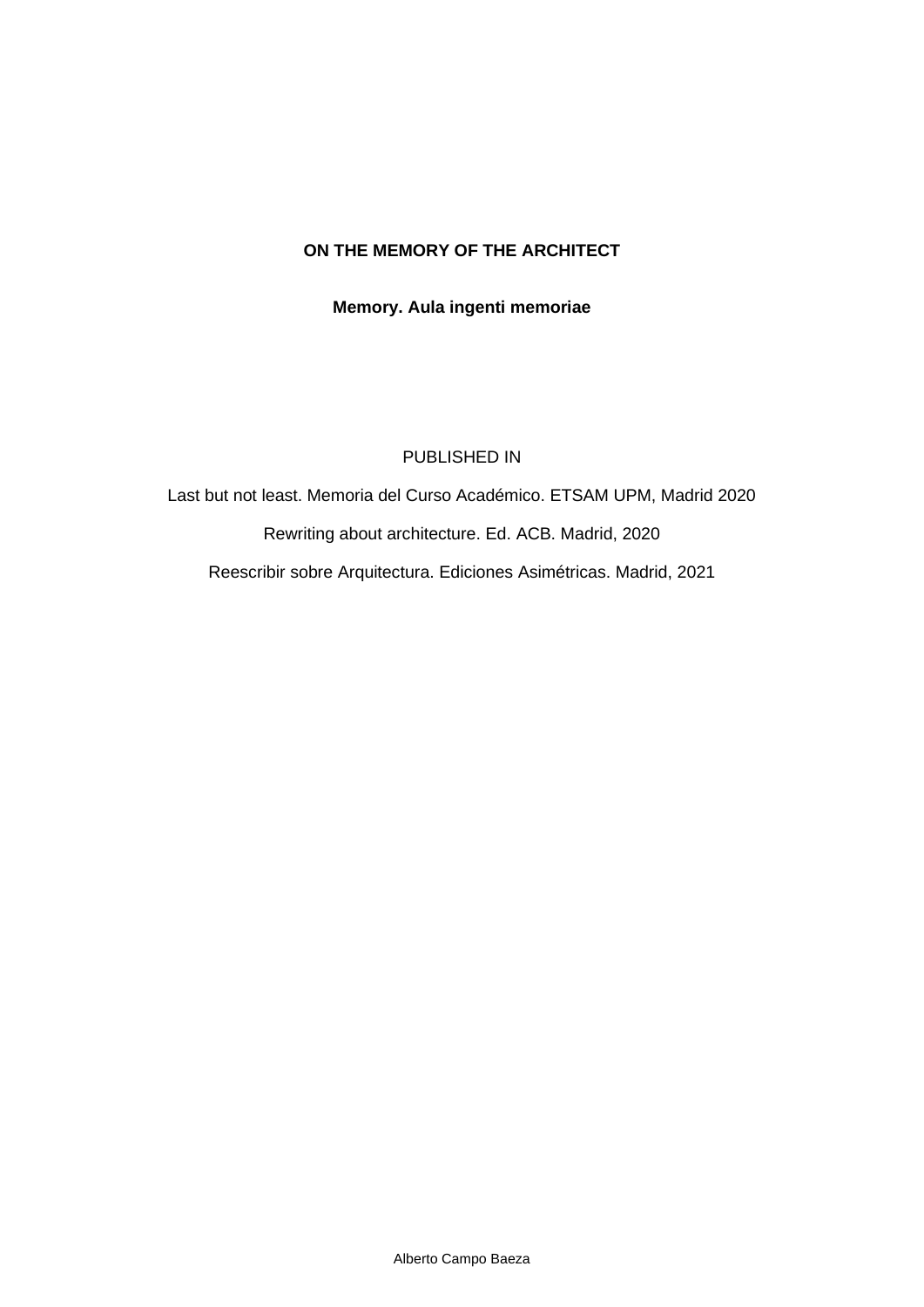### **ON THE MEMORY OF THE ARCHITECT**

Memory. Aula ingenti memoriae

"Memory is the faculty of the mind that stores and remembers the past". That is how it is defined by the Spanish Royal Academy. Memory is a necessary tool, essential for every creator, and especially for every architect.

Memory is the main tool with which reason and, by extension, the human being works. With memory, man can do everything, or almost everything. Without memory we can do nothing, and less than nothing. And architects less still. Like a needle without thread.

#### OUR MUCH MALIGNED MEMORY

In order to write about memory, about the memory of an architect, I have decided to start from memory, from my own memory. In the words of Quintilian, "man's most powerful and effective tool".

In its day, in the chapter of my book *Principia Architectonica*, entitled "Mnemosine vs Mimesis" I already highlighted several themes relating to memory that now appear here in greater detail.

I see clearly that in our time, the age of computers, with the capacity that these artifacts have to accumulate vast quantities of information, it is more necessary than ever to have a tool capable of ordering all that information and, after studying it, producing what we understand by learning, and then making it effective in order to reach the knowledge of wisdom. That marvelous tool is memory. Greater, much greater, than the hard disk of computers. Memory, helped by reason, is infinitely superior to any other instrument.

For this reflection on memory, I have resorted to texts as evocative as T.S. Eliot's *What is a classic*. And I've turned to my old friend Saint Augustine, because if there is anyone who has written copiously and very well and very clearly about memory, it is he, especially in "Book X" of his *Confessions*.

The clear distinction that T.S. Eliot makes between information, knowledge and wisdom, describes to perfection the value of memory in obtaining the coveted goal of wisdom. In *What is a Classic?* he writes: "In our age, when men seem more than ever prone to confuse wisdom with knowledge, and knowledge with information".

I still remember how, when I was a child at school, we used memory as a very effective learning tool*.* 

Let from its dream the soul awaken, And reason mark with open eyes The scene unfolding, How lightly life away is taken, How cometh Death in stealthy guise, What swiftness hath the flight of pleasure/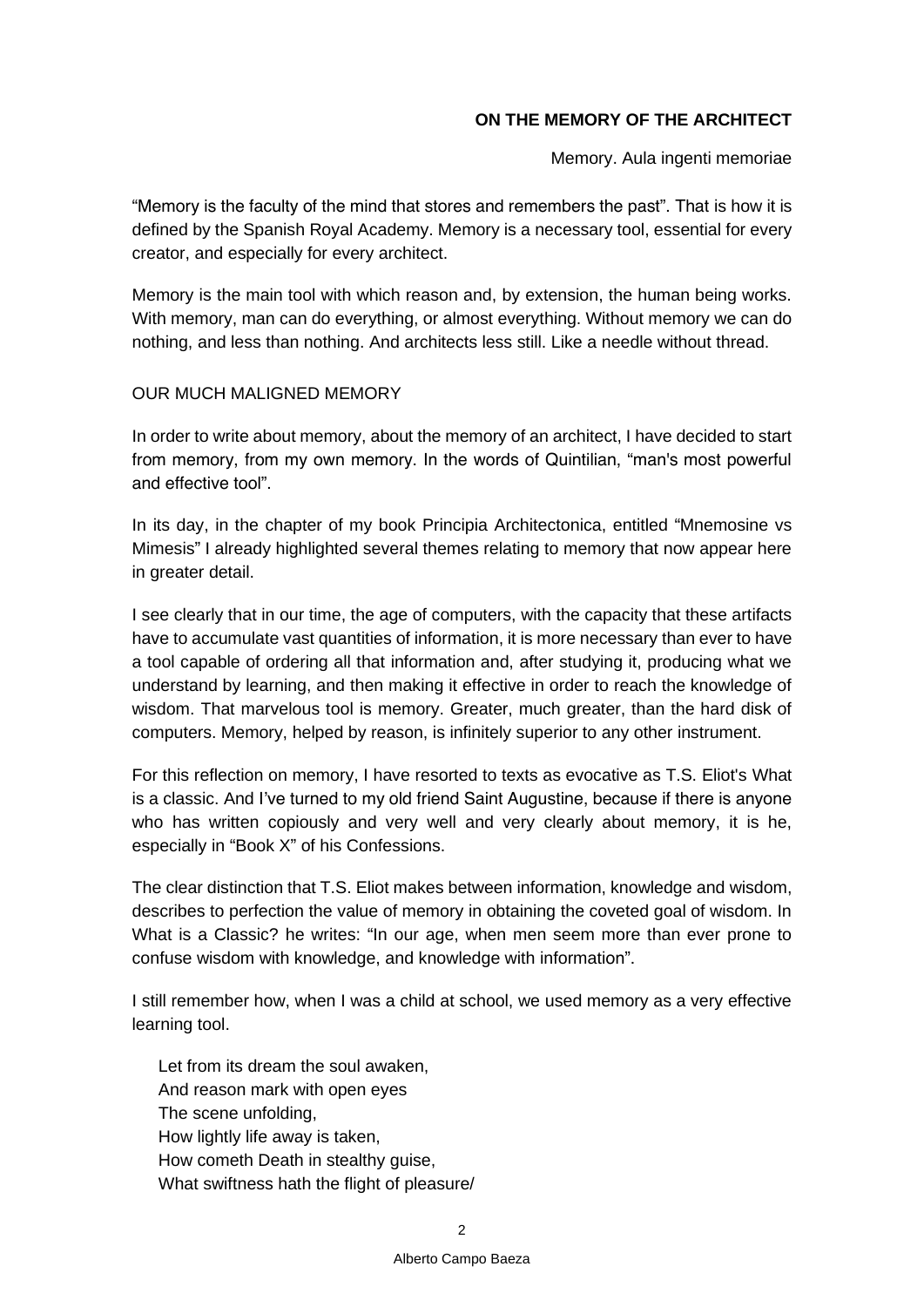That, once attained, seems nothing more/ Than respite cold; How fain is memory to measure Each latter day inferior To those of old.

I write by heart these verses by Jorge Manrique that I learned at school, and I am almost frightened by the accuracy of my memory. What can one say about the beauty of these couplets? With each passing day they seem more beautiful to me.

And yet in these past few years, memory has become maligned. They say that we used to learn like parrots, and that an education based on memory was inadequate. How wrong they are. Memory, together with reason, is more than just a useful tool; it is essential for intellectual life, and for the life of the architect.

I tell my students repeatedly that reason is the first and most important tool with which an architect works. And I am also telling them today that by this I mean reason assisted by memory.

#### MEMORY CONNECTS

I have written more than once that, after such a long time together on my bookshelves, my books speak to each other. This is also true of the ideas stored in our memory. They relate to each other in a mysterious way, and new ideas emerge from them.

In 1770, Mozart listened to Allegri's *Miserere* and on his return home he promptly transcribed it from memory, not to copy it but to draw inspiration from it.

In 1655, Rembrandt traced the edge of the Lithostrotos with a ruler in his etching of the presentation of Jesus by Pilate. And Picasso in his Ecce Homo, where he paints the same theme as Rembrandt, the *Lithostrotos*, drew on his memory and copied it, and he performed the same operation using his ruler to achieve a perfect horizontal line. All very architectural. Both knew that the horizontal plane at eye level becomes a perfect horizontal line.

Mies van der Rohe visited the Athens Acropolis in 1950, and since then applied the theory of the flat horizontal plane that, at eye level, becomes a line. And he ended up raising that horizontal plane aloft, floating, in his Farnsworth House, and in so many of his other works.

Alvaro Siza is a pure reminder of Alvar Aalto in his early works, in his beautiful Boa Nova Tea House in Matosinhos. And his restoration of the Chiado district in Lisbon is a clear memory of Rome.

And, where would Barragan be, as he himself pointed out, without his memory of the Alhambra?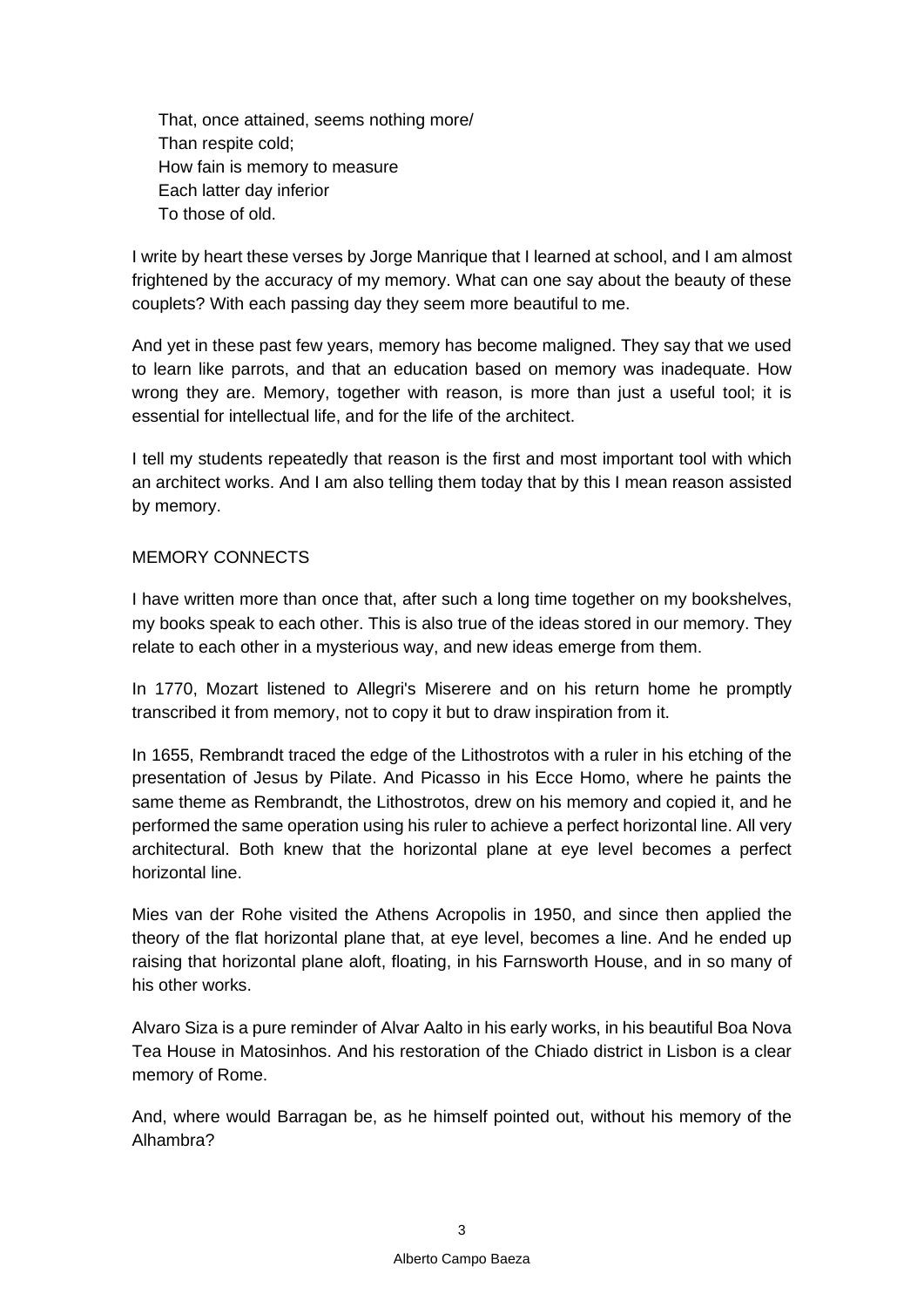And one wonders how could even Le Corbusier have designed his Ville Savoie without his long stay at Eileen Gray's E1027 in Roquebrune-Cap-Martin?

For all of these architects, memory plays a crucial role. Furthermore, memory purifies. Of the best architects we remember above all their finest works. The less important ones we tend to forget.

### ON INTELLECTUAL ENJOYMENT AND MEMORY

On intellectual enjoyment I have written:

I know well that all this is largely due to memory. As the years go by, our memory fills up in such a way that relationships often occur between things and events, which becomes a reliable source of this intellectual pleasure.

And, like a well, this memory needs to be replenished with the water of knowledge, which requires time and deep study. That devotion to study, considered an obligation in our youth, becomes a pleasure in later life.

Saint Augustine speaks of the enormous space of memory, the *aula ingenti memoriae.*  Memory that is not only able to accumulate new knowledge but, better still, to bring it all together. Who has not been surprised on recognizing common themes or ideas in authors that would seem to have nothing in common? To recall - to re-collect - is to travel to the heart, to put the heart back in someone or something that happened.

And St. Augustine is so clear when he speaks of memory that we have only to transcribe his wise words:

And I enter the fields and spacious halls of memory, where are stored as treasures the countless images that have been brought into them from all manner of things by the senses.

Men go forth to marvel at the heights of mountains and the huge waves of the sea, the broad flow of the rivers, the vastness of the ocean, the orbits of the stars, and yet they neglect to marvel at themselves. Nor do they wonder how it is that, when I spoke of all these things, I was not looking at them with my eyes – and yet I could not have spoken about them had it not been that I was actually seeing within, in my memory, those mountains and waves and rivers and stars which I have seen, and that ocean which I believe in – and with the same vast spaces between them as when I saw them outside me.

# THE POWER OF THE SOUL

We humans have memory, understanding and will. That is what we learned as children. This was referred to in scholasticism as the powers of the soul. And it is easy to understand how memory, aided by understanding, reason and will, is what makes creative work possible and in a very special way, the work of architects.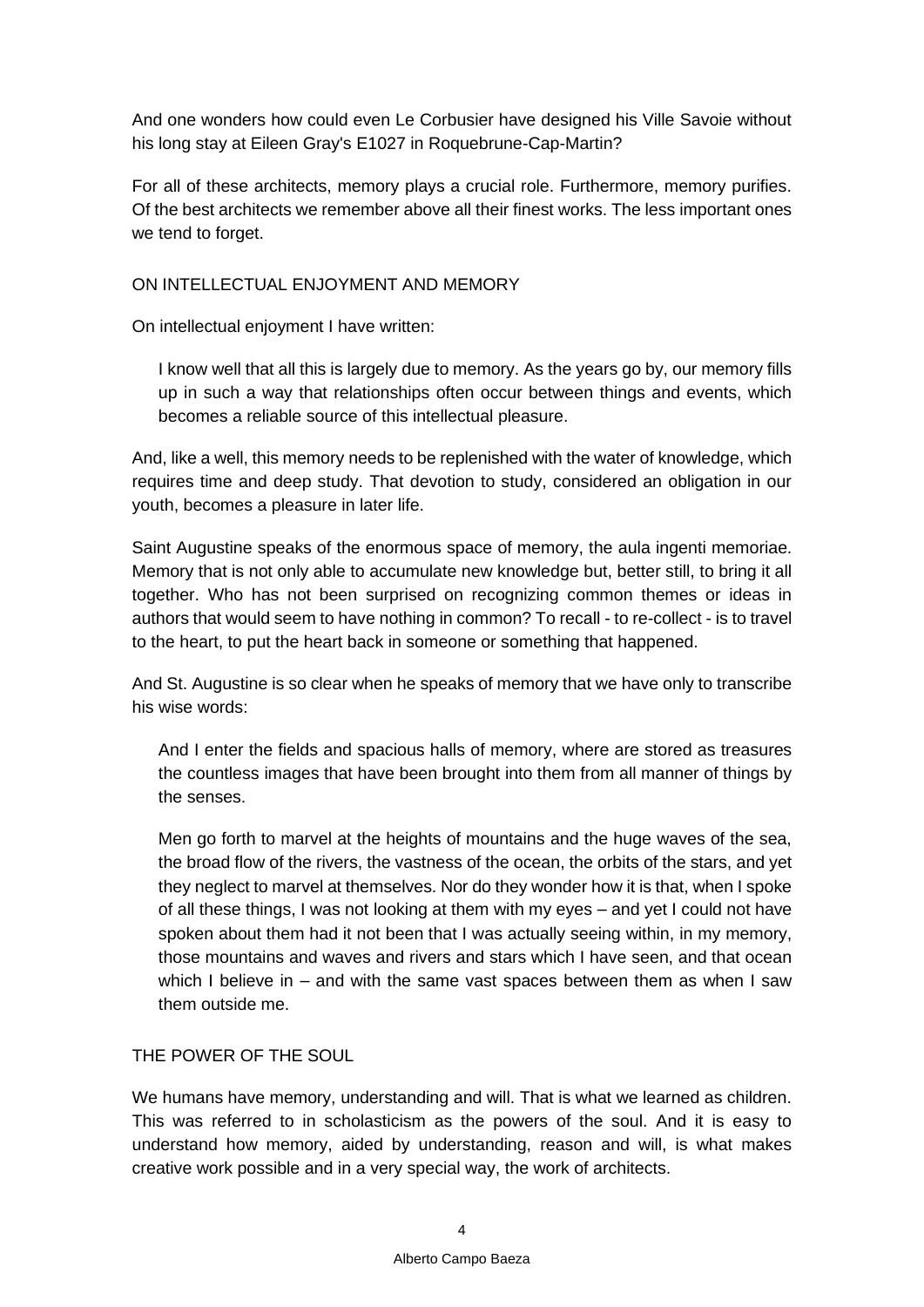A sage is someone who not only accumulates information in his memory, but after suitably processing it, makes these data his own as knowledge and retains them. And then he uses them appropriately and efficiently. And the place where that data and knowledge is stored, processed and used is memory.

An architect, a good architect, a wise architect stores information and knowledge in his memory so that, when suitably processed, he can design with rigor.

Memory is capable of recording and storing what is worthwhile from history, from the general history of humanity, and from the history of architecture. Memory has the capacity to supply that distilled, processed information to architects, so that we do not invent gunpowder.

Taking a leap forward requires the momentum we receive when, with one foot in the air, the other leans firmly on the ground, on memory, and so we finally attain knowledge, wisdom.

To dream – and to design is to dream – one has to first accumulate the material with which to build those dreams.

# THE BELLY OF AN ARCHITECT

*The Belly of an Architect* was a gorgeous film by Peter Greenaway, starring Brian Dennehy in the role of the architect Stowrley Kracklite, set around the Pantheon in Rome.

And Saint Augustine, in "Book X" of his *Confessions*, with its profound pedagogical significance, describes memory as *the belly of the soul,* where everything is digested (Rainer Sorgel uses the term ruminated), in order to feed man, the soul of man.

It may well be that Francis Bacon, the philosopher, had read Saint Augustine's text, when he spoke of books in his essays and in particular in his essay *Of Studies*: "Some books are to be tasted, others to be swallowed, and some few to be chewed and digested". How could a philosopher like Bacon, who sometimes seems so distant, hit the nail on the head with such precision?

#### THE MEMORY OF THE HOUSE

I was asked at the Venice Biennale 2012 to focus on *common ground*, which I immediately understood to be memory. Since I was asked to center on the house, I decided to investigate the memory of the house.

*An architect is a house*. This is the name under which I developed one of my last academic courses at the ETSAM in Madrid. And I used it again for that small pavilion within that Biennial: An architect is a house.

What and how is the memory of the house? What is an architect's *common ground* when he creates a house? I must confess that every time I build a new house, all the great houses in the history of architecture parade through my memory. Not to copy them, but,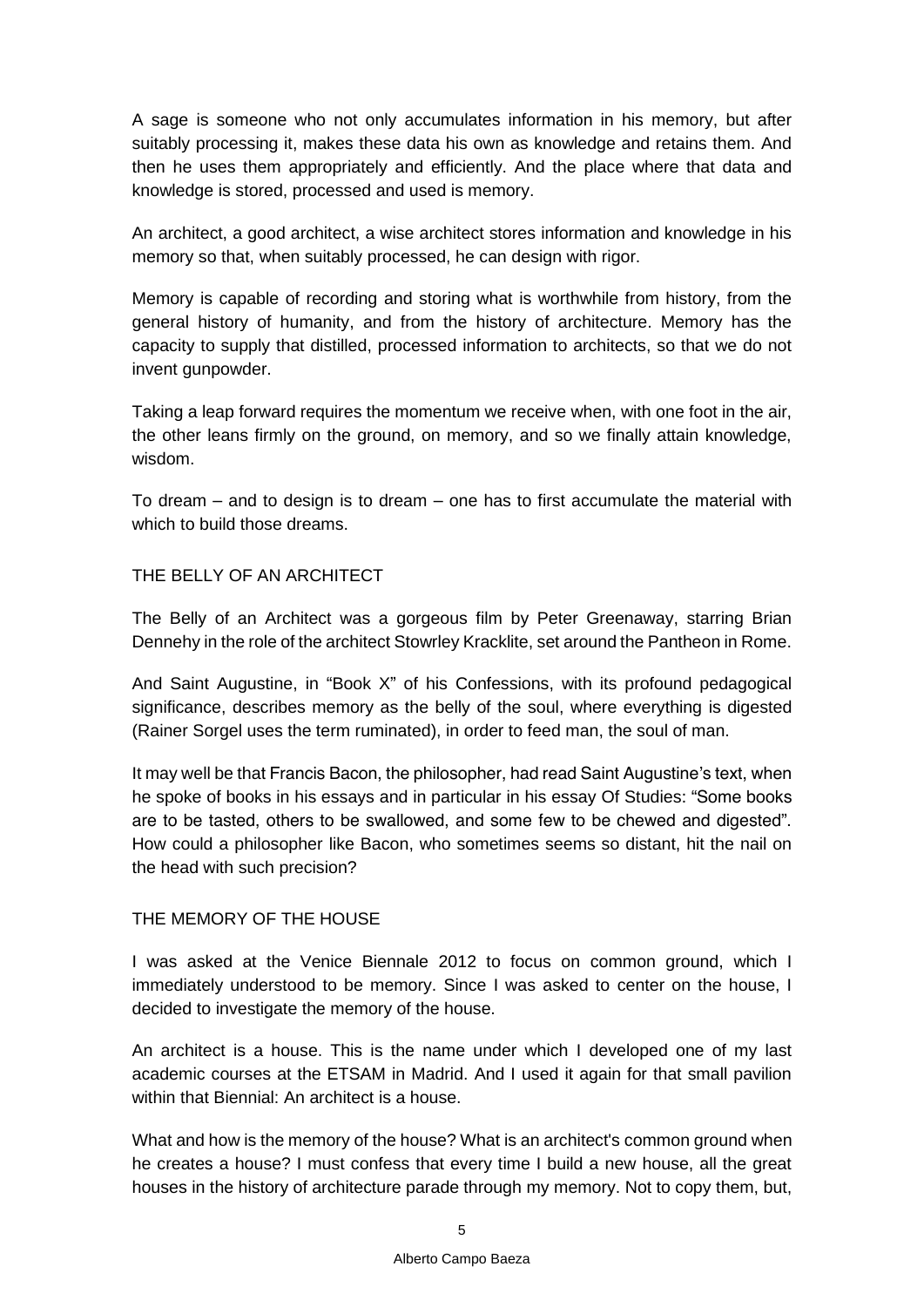assisted by memory, to take a step forward and attempt to do something different and better.

From Adam's house in Paradise, as Joseph Rickwert described and studied it for us, to the prehistoric caves. And Abbot Laugier's primitive hut. But also Palladio's Villa Rotonda and Adolph Loos's Villa Moller. And Soane's house in Lincoln's Inn Fields in London. And so many others.

The houses that one thinks of are sometimes the ones that architects built for themselves. Even if occasionally, as in the case of Mies van der Rohe's client, Mrs Farnsworth, the client's name may figure in the title.

And to order and center that work, I link the houses of the history of architecture to the four elements of Greek philosophy: earth, air, water and fire. These, when translated into dwellings, can be the cave and the hut, the boat and the ruin.

The cave, which first Semper and then Frampton identified with the stereotomic, embodies our dwelling on earth. Heavy architecture speaks of man's dominion over the earth. We identify it with earth as the pre-Socratic element that best suits it.

The cabin, to which Semper and Frampton assigned the attribute of tectonic, addresses the concept of a change of place, the possibility of deciding where man wishes to settle. In short, it speaks of freedom. And air will be the pre-Socratic element that we link it to.

The boat, the raft, immediately reminds us not only of Noah's ark where the inhabitants of the earth survived the Universal Flood, but also of Le Corbusier's Villa Savoie, or Mies van der Rohe's Farnsworth House, because both houses float and sail. I myself, in my House of the Infinite, presented the upper horizontal stone plane as the deck of a grounded ship facing the Atlantic Ocean, facing the infinite sea.

# FROM TRACES TO RUINS

Ruins are the material, indelible traces, and the memory of the architecture that stood there once upon a time. These traces are the embodiment of the architects' ideas with exact measurements. They are, let me say, the memory of what was there.

When archaeologists discover, analyze and value a ruin, they rarely speak of architecture. Yet it is architecture, the most fundamental element of it, which appears there. The most basic thing about the creation of architects, its traces, is what causes ruins to exert such a power of fascination over us. What attracts us to ruins is the intensity of those few basic, radical elements of architectural creation.

What is the mysterious power that so directly connects the beginning and the end of a creation? Ruins display the very essence of architecture, the structure. Because when we talk about architectural ruins or traces, what we are talking about is the structure that establishes the order of space, which is central to architecture, the most essential thing that has been able to resist time. Just like the skeleton in the human body, ruins, traces,